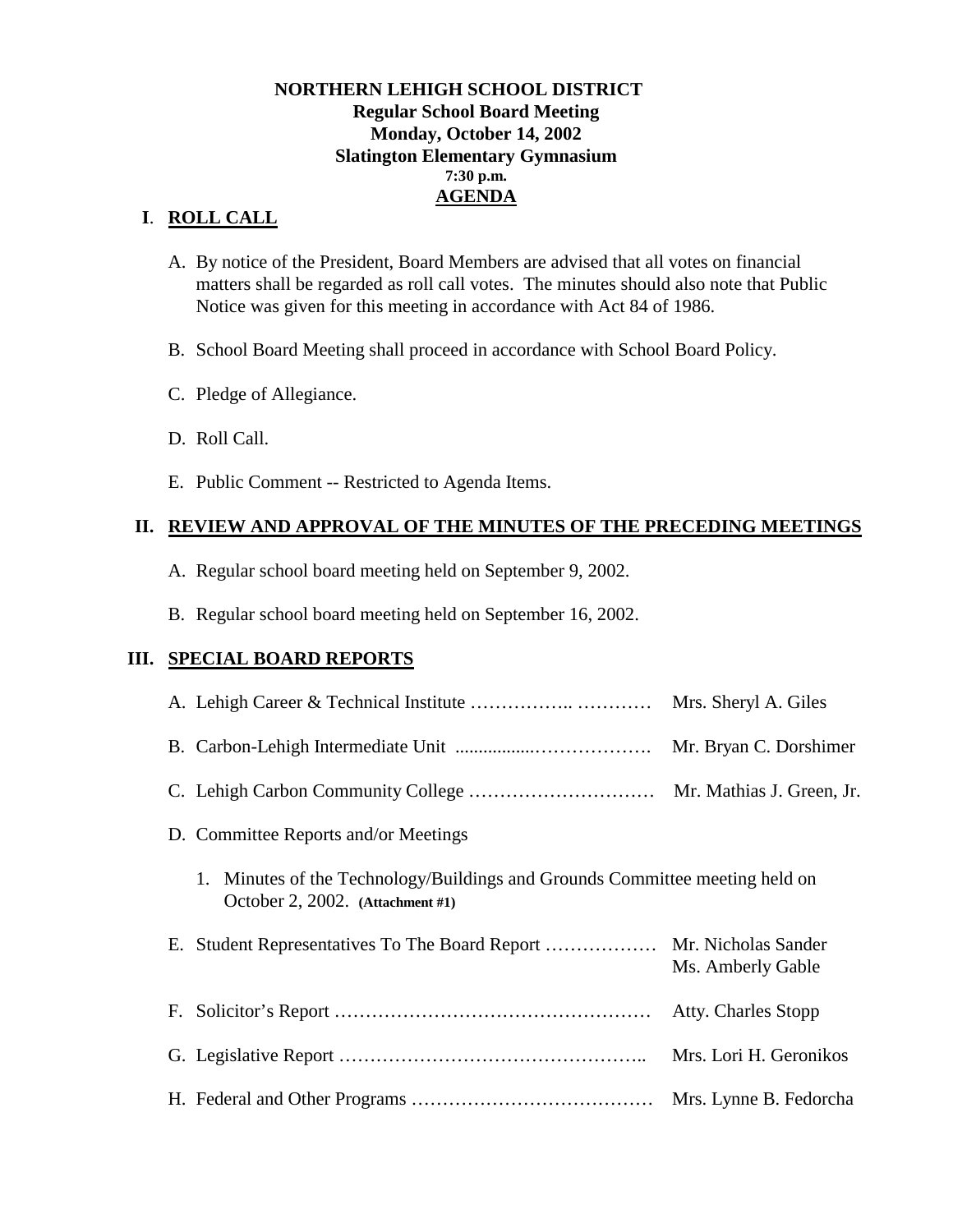- I. Superintendent's Report …………………………………… Dr. Nicholas P. Sham, Sr.  $\Box$  Reconfiguration – Balance Class Sizes
	- ! Middle School Project -- Update
- J. An Executive Work Session will be held at 6:30 p.m. preceding the meeting to discuss personnel and negotiations issues.

### **IV. PERSONNEL**

- A. Nominations for Appointment
	- 1. Instructional

| a. Gail Barilla<br>Assignment: | <b>Temporary Vacancy Replacement Teacher</b><br><b>Special Education Learning Support</b>                                                                              |
|--------------------------------|------------------------------------------------------------------------------------------------------------------------------------------------------------------------|
|                                | Grade 6 – Slatington Elementary School                                                                                                                                 |
|                                | Replacing Michelle Dotta who was granted a                                                                                                                             |
|                                | Child Rearing Leave of Absence                                                                                                                                         |
| Salary:                        | $$37,000.00*$ (Pro-Rated) (Appendix A – Step 1                                                                                                                         |
|                                | Masters) on the 2001-2002 Collective                                                                                                                                   |
|                                | Bargaining Agreement Salary Schedule)                                                                                                                                  |
| <b>Effective Date:</b>         | On or about December 3, 2002 (Note: Beginning October 21,<br>2002, Mrs. Barilla will be a day-to-day substitute teacher for Mrs. Dotta<br>until she goes on contract). |
| <b>Termination Date:</b>       | On or about April 11, 2003                                                                                                                                             |

*\*Salary will be adjusted to reflect the terms and conditions of the new collective bargaining agreement when reached.* 

- B. Approve to appoint Christine Koder as the Special Contact Area Person Social Studies for the 2002-2003 school year at a stipend of \$1400.00.
- C. Approve to appoint Debra Siglin and Susan Mendes as Special Contact Area Persons Science for the 2002-2003 school year. They will share the stipend of \$1400.00.
- D. Substitutes
	- 1. Instructional

Approve the following substitute teacher for the 2002-2003 school year at the substitute teacher rates of \$70.00 for 1-10 non-consecutive days; \$80.00 for 11-20 non-consecutive days; and \$90.00 for 21+ non-consecutive days:

 Charles Kelley, Jr. – All Subject Areas Malissa Amorim – Social Studies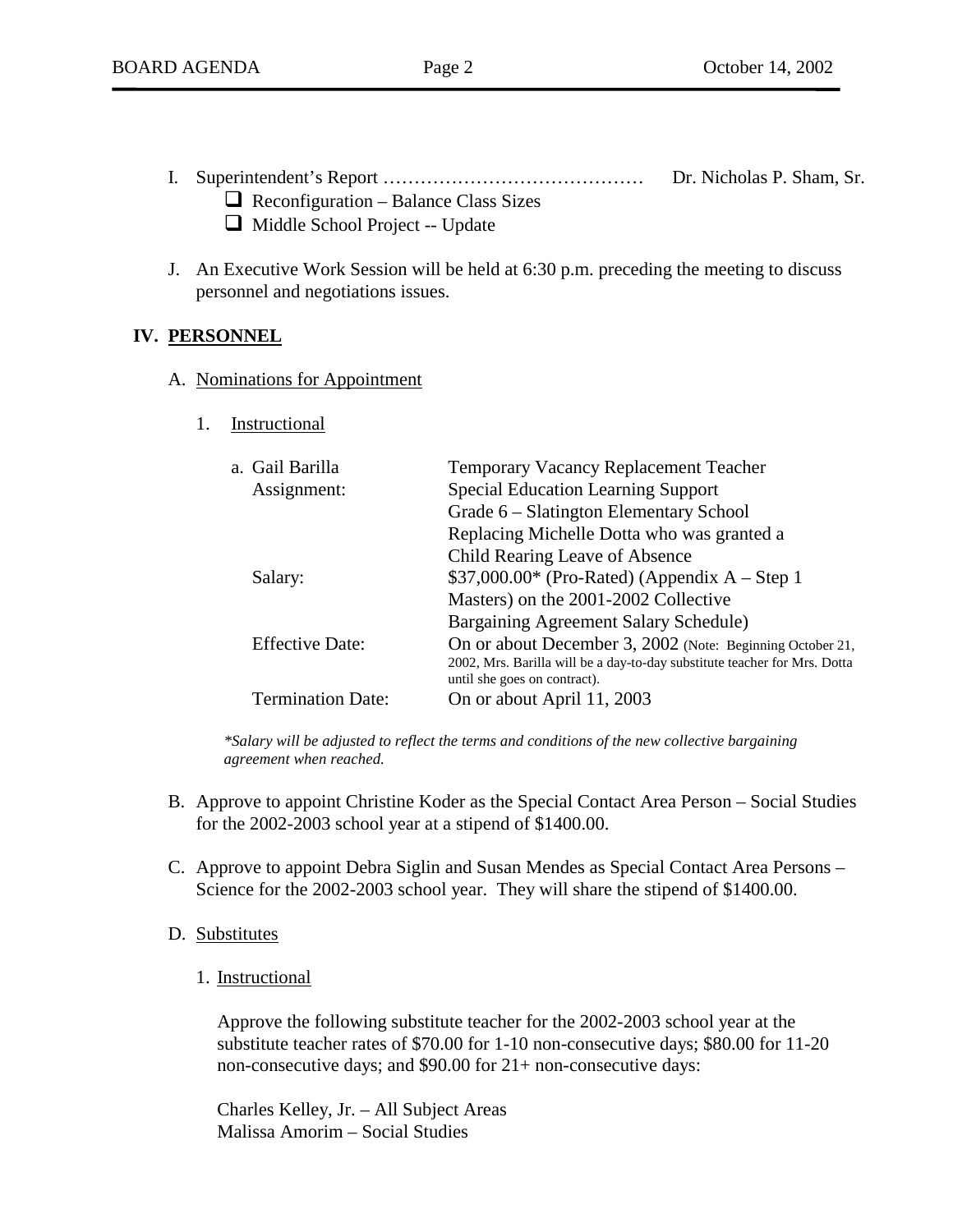2. Non-Instructional

Approve to employ the following individual as a substitute secretary, substitute aide, substitute cafeteria worker, and substitute custodian for the 2002-2003 school year at the substitute rate of \$7.25 per hour:

Lora Burridge

- E. Unpaid Volunteers
	- 1. Approve to appoint Tim Senko as an unpaid volunteer ski club advisor for the 2002-2003 school year. **(Pending Verification of Clearances)**
	- 2. Approve to appoint Robert Hughes as an unpaid volunteer boys basketball coach for the 2002-2003 season. **(Pending Verification of Clearances)**
	- 3. Approve to appoint Peter Reese as an unpaid volunteer boys basketball coach for the 2002-2003 season. **(Pending Verification of Clearances)**

# **V. POLICY**

## A. Conferences

- 1. Approve the request of Nancy Rehrig, Bookkeeper II in the Business Office, to attend a Pennsylvania Association of School Business Officials conference at the Carbon Lehigh Intermediate Unit on November 19, 2002. Expenses for this conference, entitled "Elements of Purchasing" include\$135.00 for registration, \$6.00 for travel for a total cost of \$141.00 and was included in the 2002-2003 district budget.
- B. Approve the Northern Lehigh Middle School Student Activities Account Fund Statement for the month of September 2002. **(Attachment #2)**

### C. Board Policy

1. Policy #449 Early Retirement Incentive Policy -- Second Reading

Approve to revise School Board Policy #449 – Early Retirement Incentive Policy, as amended after second reading. **(Attachment #3)** 

D. Field Trip

Middle/High School Ski Club – Five-Six Day Visit Ski Trip – Blue Mountain Ski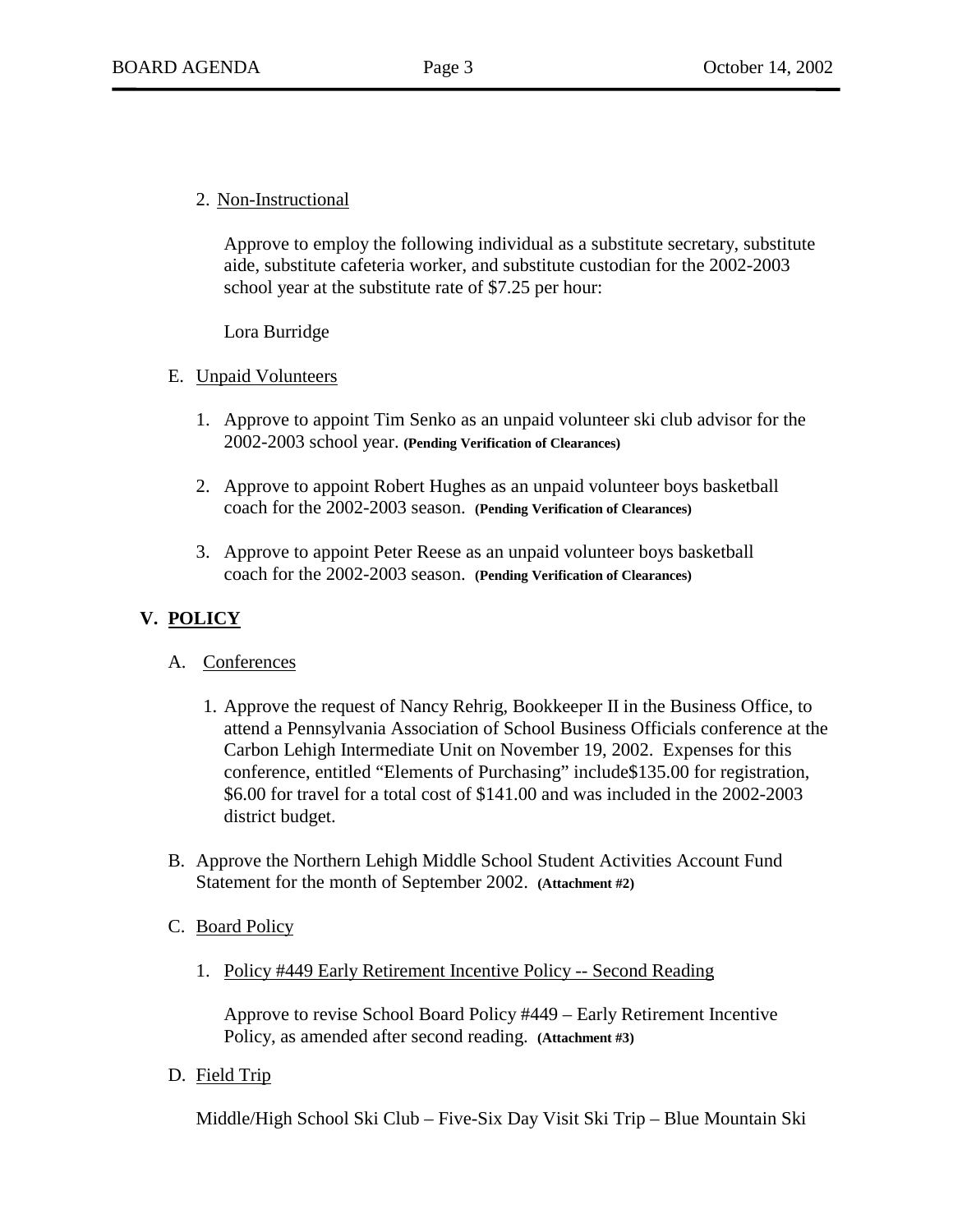Area – To Begin January 5, 2003 – No Cost To The District – No Transportation Via **District** 

#### E. Homebound Instruction

The homebound instruction program is provided to children of school age who cannot attend school. It is recommended that the Board of Education grant homebound instruction for an  $8<sup>th</sup>$  grade student, Student No. 07-74900, for five hours per week, effective October 4, 2002 and ending on November 25, 2002.

### **VI. CURRICULUM AND INSTRUCTION**

#### **VII. OLD BUSINESS**

#### **VIII. NEW BUSINESS**

Approve to accept the 2002-2008 Northern Lehigh School District Strategic Plan, as presented.

### **IX.FINANCIAL**

- A. Approve payment of General Fund bills for the month of September 2002.
- B. Approve payment of Cafeteria Fund bills for the month of September 2002.
- C. Approve the resolution and the limited joint tax collection agreement for real estate and per capita taxes with Slatington Borough. The current agreement is being revised to allow the school district to act as the tax collector. This revision is in line with the newly passed Act 2002-14, to wit. 72 P.S. Section 5511.4b. **(Attachment #4)**
- D. Approve a \$99.32 real estate tax refund to Jason Schleicher, 8352 Deer Road, Slatington, PA 18080. Mr. Scleicher is due a refund because his mortgage company incorrectly overpaid the 2002-2003 tax bill. (**Attachment #5)**
- E. Approve a \$331.35 real estate tax refund to Glencrest Realty Company, 6000 Glencrest Road, Slatington, PA 18080-3060. Glencrest Realty paid the 2002-2003 tax bill even though a trailer was removed from the lot effective 7-1-2002. (**Attachment #6)**
- F. Approve the change order from Hollenbach Construction , Inc. for painting of the ceiling, CMU wall, exposed structural steel in ceiling, ductwork, metal clothing racks, metal windows, and metal door frames in the middle school; D-101, D-103, D104, D-106, D-107, D-108, D-113, D-114, D-114, D-117, and D-118 (Girls and Boys Locker Room Areas) at a total cost of \$22, 146.00.